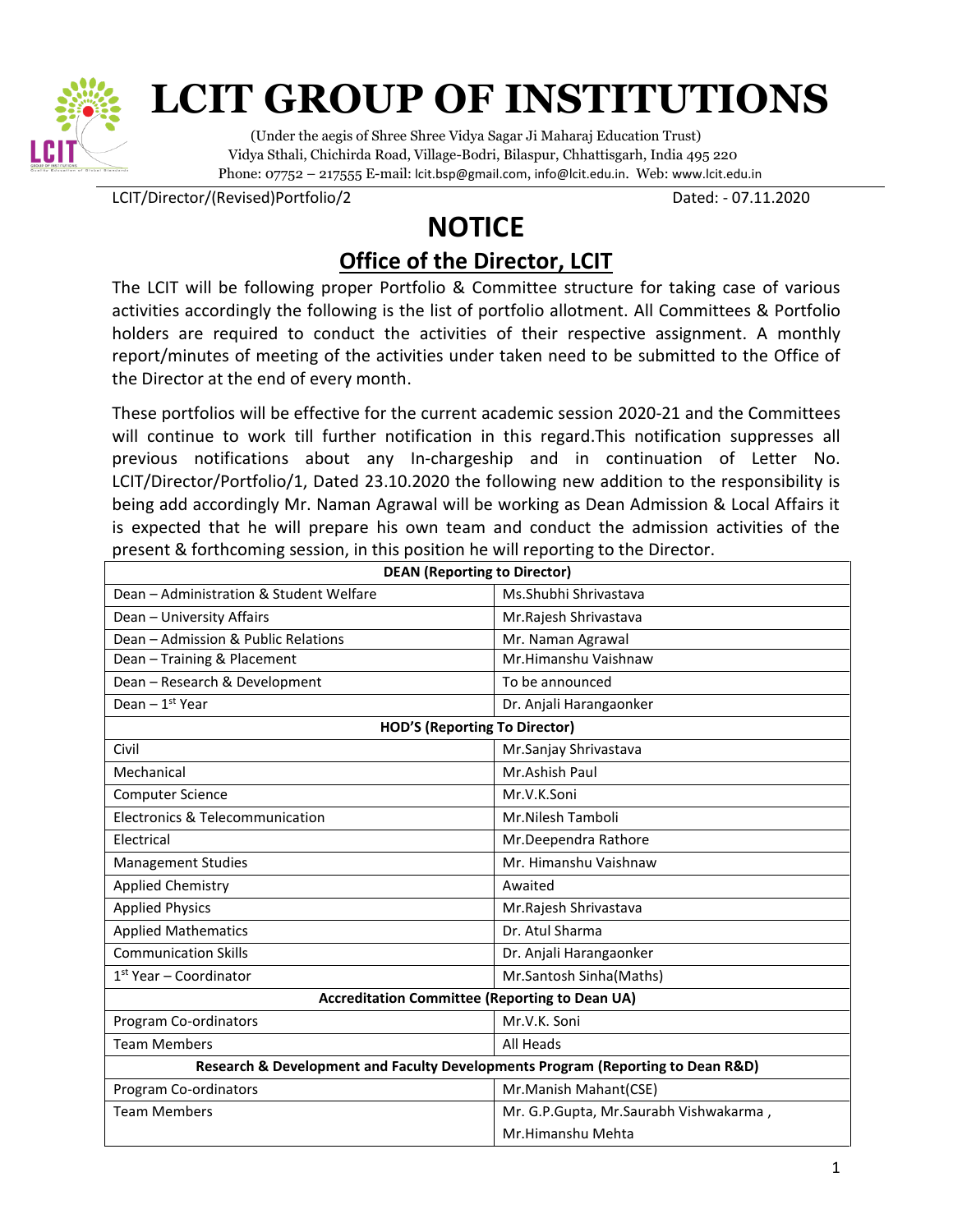| <b>Social Media Cell(Reporting to Dean ASW)</b>                                        |                                                     |  |  |  |  |  |
|----------------------------------------------------------------------------------------|-----------------------------------------------------|--|--|--|--|--|
| Program Co-ordinators                                                                  | Ms. Shubhi Shrivastava, Mr. Himanshu Vaishnav       |  |  |  |  |  |
| AICTE/DTE/CSVTU (Affiliation And Inspection) Committee (Reporting To Dean UA)          |                                                     |  |  |  |  |  |
| Program Co-ordinators                                                                  | Mr.Rajesh Shrivastava                               |  |  |  |  |  |
| <b>Team Members</b>                                                                    | All Heads                                           |  |  |  |  |  |
| Public Relation & Institute Promotional Committee (Reporting to Dean ASW)              |                                                     |  |  |  |  |  |
| Program Co-ordinators                                                                  | Mr.Naman Agrawal                                    |  |  |  |  |  |
| <b>Team Members</b>                                                                    | Ms. Shubhi Shrivastava, Mr. Himanshu Vaishnaw Ms.   |  |  |  |  |  |
|                                                                                        | Namrata Singh, Ms. Tripti Majumdar                  |  |  |  |  |  |
| Examination Committee (Online & Offline) (Reporting To Dean UA)                        |                                                     |  |  |  |  |  |
| Program Co-ordinators                                                                  | Mr. Rajesh Shrivastava                              |  |  |  |  |  |
| <b>Team Members</b>                                                                    | Mr.Nitesh Nema, Mr.Gaurav Jaiswal, Mr. Santosh      |  |  |  |  |  |
|                                                                                        | Kumar Sinha, Ms. Gauri Naidu, Mr. Dinesh Kewat, Mr. |  |  |  |  |  |
|                                                                                        | Mitesh Pandey                                       |  |  |  |  |  |
| <b>Digital Valuation Committee (Reporting to Dean UA)</b>                              |                                                     |  |  |  |  |  |
| Program Co-ordinators                                                                  | Mr.V.K.soni                                         |  |  |  |  |  |
| <b>Team Members</b>                                                                    | Mr.Santosh Sinha                                    |  |  |  |  |  |
| <b>Skill Development Committee (Reporting to Dean ASW)</b>                             |                                                     |  |  |  |  |  |
| Program Coordinator                                                                    | Mr.Nilesh Tamboli,                                  |  |  |  |  |  |
| Associate Program Co-ordinator                                                         | Mr. Deependra Rathore                               |  |  |  |  |  |
| <b>Team Members</b>                                                                    | Mr.Ashim Mukherjee, Mr.Nirmal Panigrahi             |  |  |  |  |  |
| Entrepreneurship Development Committee(Reporting to Dean ASW)                          |                                                     |  |  |  |  |  |
| Program Co-ordinators                                                                  | Mr. Amit Awasthi , Mr Gaurav Jaiswal                |  |  |  |  |  |
| <b>Team Members</b>                                                                    | SPOCs & All Students                                |  |  |  |  |  |
| <b>TEQIP Committee (Reporting to Dean UA)</b>                                          |                                                     |  |  |  |  |  |
| Program Co-ordinators                                                                  | Mr.G.P. Gupta                                       |  |  |  |  |  |
| <b>Team Members</b>                                                                    | 1)Ms .Nisha Saha                                    |  |  |  |  |  |
|                                                                                        | 2) Mr. N. Panigrahi                                 |  |  |  |  |  |
|                                                                                        | 3) Mr. Ashutosh Jaiswal                             |  |  |  |  |  |
|                                                                                        | 4) Mr. Prakash Mourya                               |  |  |  |  |  |
|                                                                                        | 5)Ms. Namrata Singh                                 |  |  |  |  |  |
| Training & Placement/Internship/Employability/Alumni Committee (Reporting to Dean T&P) |                                                     |  |  |  |  |  |
| Program Coordinator                                                                    | Mr. Ashutosh Jaiswal                                |  |  |  |  |  |
| <b>Team Members</b>                                                                    | 1) Ms. Nisha Saha2) Mr. Nirmal Panigrahi            |  |  |  |  |  |
|                                                                                        | 3) Mr. Ashutosh Jaiswal 4) Mr. Prakash Mourya       |  |  |  |  |  |
|                                                                                        | 5) Ms. Namrata Singh6) Ms. Tripti Majumdar          |  |  |  |  |  |
| <b>Sports Committee(Reporting to Dean ASW)</b>                                         |                                                     |  |  |  |  |  |
| Program Coordinator                                                                    | Mr.L.N. Pandey                                      |  |  |  |  |  |
| <b>Team Members</b>                                                                    | Mr.Kamesh, Mr.Ashim, Mr.Prashant Rajpoot,           |  |  |  |  |  |
|                                                                                        | Mr. Manish Mahant, Mr. Mayank Shrivastava,          |  |  |  |  |  |
|                                                                                        | Ms. Priya Dwivedi                                   |  |  |  |  |  |
| <b>NPTEL &amp; Spoken Tutorials Committee (Reporting to Dean UA)</b>                   |                                                     |  |  |  |  |  |
| Program Coordinator                                                                    | Mr.Deependra Rathore                                |  |  |  |  |  |
| Co-Coordinators                                                                        | Mr. Sanjay Shrivastava, Dr. Atul Sharma             |  |  |  |  |  |
| <b>Team Members</b>                                                                    | Ms. Shweta Yadav, Mr. Kamesh, Mr.Ashim,             |  |  |  |  |  |
|                                                                                        | Mr. Prashant Rajpoot,                               |  |  |  |  |  |
|                                                                                        | Mr.Manish Mahant, Mr.Mayank Shrivastava             |  |  |  |  |  |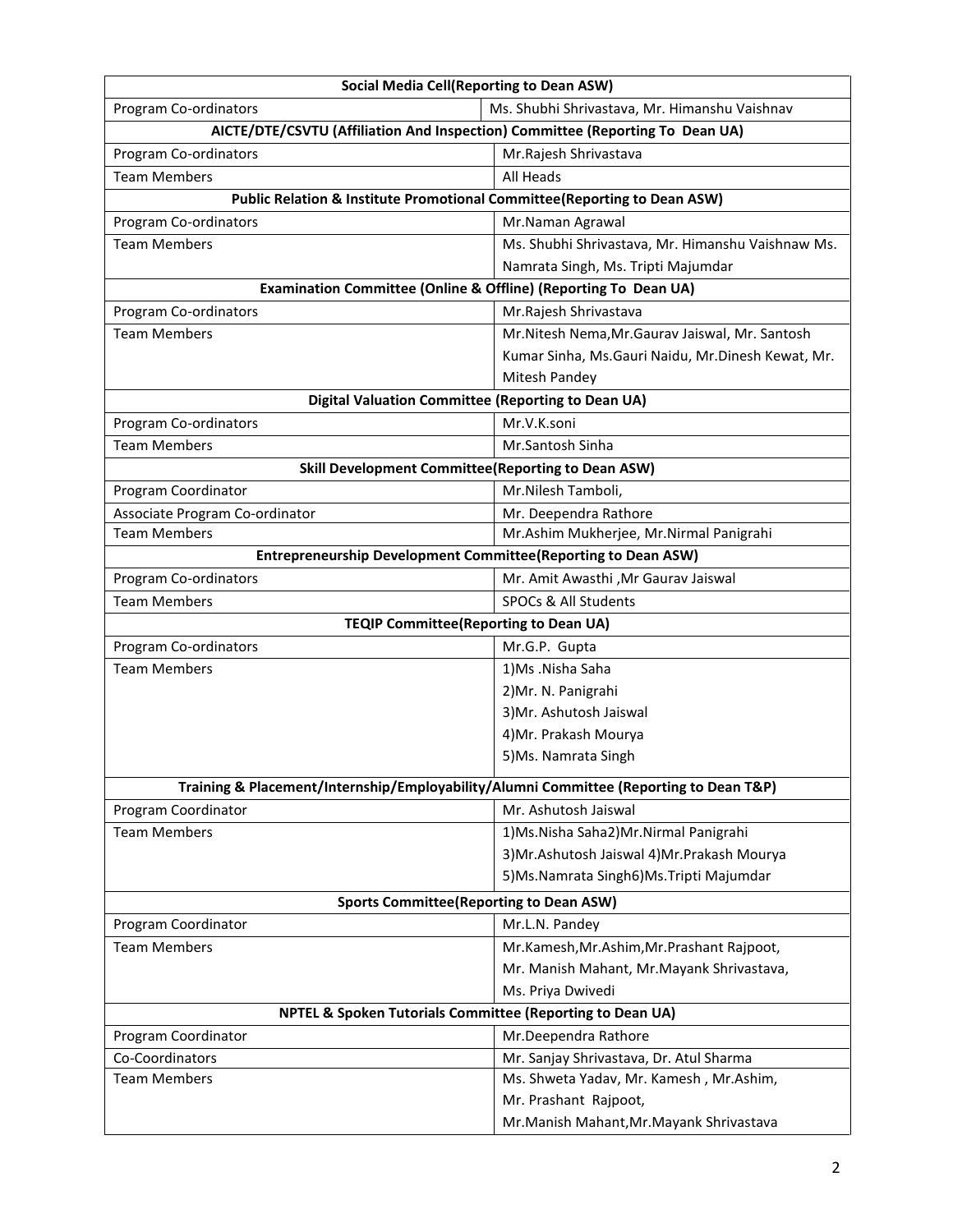| <b>Staff Club Committee (Reporting to Dean ASW)</b>                   |                                        |                                     |        |                                                       |  |  |
|-----------------------------------------------------------------------|----------------------------------------|-------------------------------------|--------|-------------------------------------------------------|--|--|
| Program Co-ordinators                                                 |                                        | Ms.Priyanka Shukla , Ms.Sanjana Kar |        |                                                       |  |  |
| <b>Team Members</b>                                                   |                                        | All Staff                           |        |                                                       |  |  |
| Extra-Curricular & Event Organizing Committee (Reporting to Dean ASW) |                                        |                                     |        |                                                       |  |  |
| Program Co-ordinators                                                 |                                        | Ms. Harshita Khare                  |        |                                                       |  |  |
| <b>Team Members</b>                                                   | To be nominated                        |                                     |        |                                                       |  |  |
| National Service & Scheme (NSS) (Reporting to Dean ASW)               |                                        |                                     |        |                                                       |  |  |
| Program Co-ordinators                                                 |                                        | Mr.Prakash Mourya                   |        |                                                       |  |  |
| <b>Team Members</b>                                                   |                                        | <b>NSS Students</b>                 |        |                                                       |  |  |
|                                                                       | Hostel and Mess(Reporting to Dean ASW) |                                     |        |                                                       |  |  |
| Program Co-ordinators                                                 | Mr.Mayank Shrivastava                  |                                     |        |                                                       |  |  |
| <b>Team Members</b>                                                   |                                        |                                     |        | Mr. Dijwadas Mukherjee (Hostel Warden), Amit          |  |  |
|                                                                       |                                        | <b>Bedre</b>                        |        |                                                       |  |  |
| <b>Transportation Committee (Reporting to Dean ASW)</b>               |                                        |                                     |        |                                                       |  |  |
| Program Co-ordinators                                                 |                                        | Mr.Kamesh Chandrakar                |        |                                                       |  |  |
| <b>Team Members</b>                                                   |                                        |                                     |        | Mr. Vishnu Sahu, Mr. Balaji, Mr. Mitesh               |  |  |
|                                                                       |                                        |                                     |        | Pandey, Ms. Gauri Naidu, Mr. Kamal, Pathak Jee, Ashok |  |  |
|                                                                       | Sahu Jee                               |                                     |        |                                                       |  |  |
| Anti-Ragging Committee(Reporting to theDirector)                      |                                        |                                     |        |                                                       |  |  |
| <b>Member Name</b>                                                    |                                        | <b>Status</b>                       |        | Area                                                  |  |  |
| Ms. Shubhi Shrivastava                                                |                                        | <b>Head of Committee</b>            |        | Academic                                              |  |  |
| To be nominated                                                       |                                        | Member                              |        | SDM, Bilha                                            |  |  |
| To be nominated                                                       |                                        | Member                              |        | TI, Chakarbhatta                                      |  |  |
| Mr. Priyank Singh Parihar                                             |                                        | Member                              |        | Haribhoomi, Local Media                               |  |  |
| Jazba Education & Welfare Society                                     |                                        | Member                              |        | NGO (Youth Activity)                                  |  |  |
| Mr. Rajesh Shrivastava                                                |                                        | Member                              |        | <b>Faculty Member Representative</b>                  |  |  |
| Mr. Rameshwar Agrawal                                                 | Member                                 |                                     |        | Parent Representative                                 |  |  |
| Ms. Rashmi Agrawal                                                    |                                        |                                     |        |                                                       |  |  |
| Mr. Amit Kumar Sinha                                                  |                                        | Member                              |        | <b>Student Representative (Fresher)</b>               |  |  |
| Mr. Rishi Agrawal                                                     |                                        | Member                              |        | <b>Student Representative (Senior)</b>                |  |  |
| Mr. Balaii                                                            |                                        | Member                              |        | Member (Non-Teaching Staff)                           |  |  |
| Women Grievance Redressal Cell(Reporting to Dean ASW)                 |                                        |                                     |        |                                                       |  |  |
| <b>Member Name</b>                                                    |                                        |                                     |        | <b>Status</b>                                         |  |  |
| Dr. Anjali Harangonker                                                |                                        |                                     |        | Head                                                  |  |  |
| Ms. Shubhi Shrivastava                                                |                                        |                                     |        | Member                                                |  |  |
| Ms. Nisha Saha                                                        |                                        |                                     |        | Member                                                |  |  |
| Mrs. Gauri Naidu                                                      |                                        |                                     | Member |                                                       |  |  |
| <b>ST/SC &amp; OBC Committee (Reporting to Dean ASW)</b>              |                                        |                                     |        |                                                       |  |  |
| <b>Member Name</b>                                                    |                                        |                                     |        | <b>Status</b>                                         |  |  |
| Mr. Ashish Paul                                                       |                                        |                                     | Head   |                                                       |  |  |
| Mr. Saurabh Vishwakarma                                               |                                        |                                     | Member |                                                       |  |  |
| Mr. Ashim Mukherjee                                                   |                                        |                                     | Member |                                                       |  |  |
| Mr. Prashant Singh Rajpoot                                            |                                        |                                     | Member |                                                       |  |  |
| Ms. Shweta Yadav                                                      |                                        |                                     | Member |                                                       |  |  |